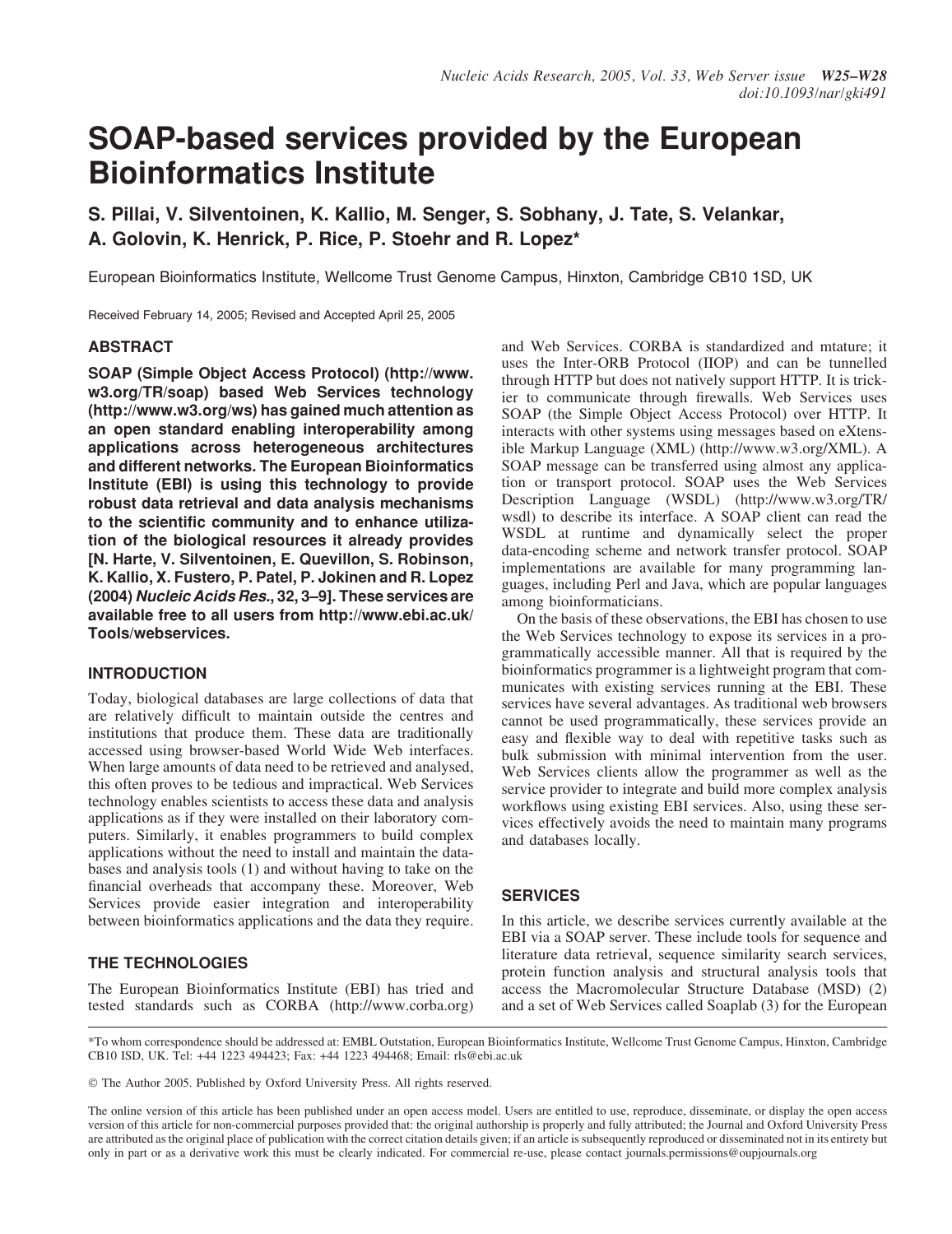Table 1. Web Services available at the EBI

| Service                                                                               | URL.                                                                                                                                                                                                                                                                                                         | WSDL.                                                                                                                                                                                                                                    |
|---------------------------------------------------------------------------------------|--------------------------------------------------------------------------------------------------------------------------------------------------------------------------------------------------------------------------------------------------------------------------------------------------------------|------------------------------------------------------------------------------------------------------------------------------------------------------------------------------------------------------------------------------------------|
| WSDbfetch<br>WSFasta<br>WSWUBlast<br>WSInterProScan<br><b>MSD</b> Services<br>Soaplab | http://www.ebi.ac.uk/Tools/webservices/WSDbfetch.html<br>http://www.ebi.ac.uk/Tools/webservices/WSFasta.html<br>http://www.ebi.ac.uk/Tools/webservices/WSWUBlast.html<br>http://www.ebi.ac.uk/Tools/webservices/WSInterProScan.html<br>http://www.ebi.ac.uk/msd-srv/docs/api<br>http://www.ebi.ac.uk/soaplab | http://www.ebi.ac.uk/ws/urn:Dbfetch?wsdl<br>http://www.ebi.ac.uk/ws/WSFasta.wsdl<br>http://www.ebi.ac.uk/ws/WSWUBlast.wsdl<br>http://www.ebi.ac.uk/ws/WSInterProScan.wsdl<br>http://www.ebi.ac.uk/msd-srv/docs/api/msd_soap_service.wsdl |

Table 2. Methods available in the WSDbfetch service

| <b>Table 3.</b> Methods available in the WSFasta, WSWUBlast and WSInterProScan |
|--------------------------------------------------------------------------------|
| services                                                                       |

| <b>Methods</b>      | Description                                                                                                                                    |
|---------------------|------------------------------------------------------------------------------------------------------------------------------------------------|
| getSupporteDBs      | Lists the databases available for data retrieval                                                                                               |
| getSupportedFormats | Lists the format in which data can be obtained for<br>each of the available databases along with the<br>default format                         |
| getSupportedStyles  | Lists the style in which the result can be obtained                                                                                            |
| fetchData           | Takes the database name followed by a primary<br>or secondary identifier, format and style as<br>parameters and returns the result as a string |

Molecular Biology Open Software Suite (EMBOSS) (4). Table 1 lists services available, links to the web pages and WSDL.

## Sequence and Literature data retrieval: WSDbfetch

WSDbfetch provides programmatic access to the popular sequence and literature data retrieval tool dbfetch [\(http://](http://) www.ebi.ac.uk/cgi-bin/dbfetch). The databases currently available for data retrieval using this service include EMBL (5), EMBL-SVA (6), MEDLINE, UniProt (7), InterPro (8), PDB (9), RefSeq (10) and HGVBase (11). The data backends currently used are SRS (12), Sequence Version Archive (SVA) and the UniProt consortium server at the EBI [\(http://www.ebi.](http://www.ebi) uniprot.org), but the service can be easily modified to use other data retrieval systems. It is implemented on Apache Axis [\(http://ws.apache.org/axis\).](http://ws.apache.org/axis) Users can call the WSDbfetch service from an application written in any programming language that supports SOAP. Data can be retrieved from a database using either a primary or secondary identifier. Each database supports various formats and styles, of which one is set as a default. The results can be obtained as pure ASCII text, HTML with hyperlinks or XML, where available. The various methods available for this service and their descriptions are shown in Table 2. Fully functional Java and Perl client programs are available from<http://www.ebi.ac.uk/Tools/> webservices/WSDbfetch.html. A sample client in Perl is shown in Figure 1, and Figure 2 illustrates how to run the client.

#### Sequence searching and protein function analysis: WSFasta, WSWUBlast, WSInterProScan

The EBI provides Web Services for sequence similarity tools such as Fasta (13), WUBlast (14) and the protein function analysis tool InterProScan (15). These are Web Services servers that provide the same functionality as the traditional browser-based services found at [http://www.ebi.ac.uk/fasta,](http://www.ebi.ac.uk/fasta) <http://www.ebi.ac.uk/blast2> and<http://www.ebi.ac.uk/> InterProScan, respectively. These services are implemented

| Methods                     | Description                                                                                                                                                                                                                                                                                                                |
|-----------------------------|----------------------------------------------------------------------------------------------------------------------------------------------------------------------------------------------------------------------------------------------------------------------------------------------------------------------------|
| doFasta/doWUBlast/doIprscan | Input parameters are a set of key-value<br>pairs that correspond to choosing<br>program names, databases, gap values,<br>matrices, job mode etc., and the input<br>sequence in Fasta format. Depending<br>on the job mode chosen, the method<br>returns either a job identifier or the<br>result of the job when completed |
| polliob                     | This method is used when a job was<br>submitted in asynchronous mode.<br>This method takes the job identifier and<br>an optional format name as arguments.<br>It returns either the result or the status<br>of the job                                                                                                     |

on a Perl-based, SOAP::Lite [\(http://www.soaplite.com\)](http://www.soaplite.com) server. The methods provided for using these services are listed in Table 3. Fully functional Java and Perl client programs are available from<http://www.ebi.ac.uk/Tools/webservices/> download.html. A sample client in Perl is shown in Figure 3, and Figure 4 illustrates how to run the client. Depending on the input and the databases chosen for the search, jobs may take seconds to complete or up to a few hours. Two modes of job submission exist: synchronous and asynchronous.

Synchronous mode. This mode is equivalent to a user running a command on a console or terminal and waiting for it to complete. This requires the client to be constantly connected to the server. This mode is suitable for database searches that can be executed in up to 5 min (e.g. protein versus protein searches).

Asynchronous mode. In this mode, the user submits a job and receives a job identifier in return. This is the same as running a UNIX command in the background and obtaining a job id. The user can use the 'jobs' command to list processes that are running in the background. Similarly, the user can query or poll the status of an asynchronous mode job and receive the following four states in response: JOB RUNNING (i.e. the job is currently being processed), JOB PENDING (i.e. the job is in a queue waiting processing), JOB NOT FOUND (i.e. the job id is no longer available; job results are deleted after 24 h) and JOB FAILED (i.e. the job failed or no results where found).

Typically, the asynchronous submission mode is recommended when users are submitting batch jobs (e.g. many protein sequences to analyse using InterProScan) or large database searches (e.g. searching the whole of the EMBL nucleotide sequence database). One advantage of this mode is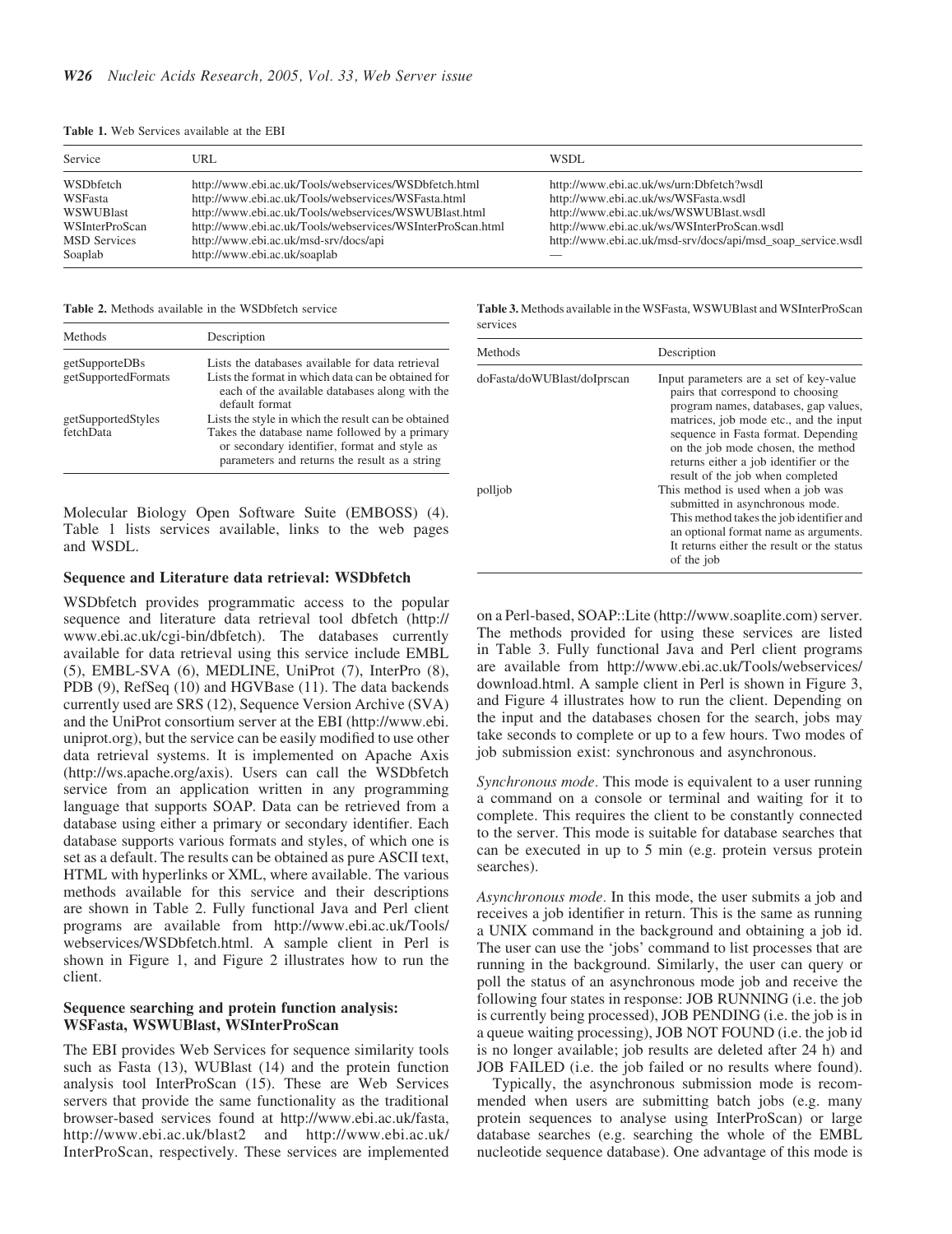```
#!/usr/bin/perl
use SOAP::Lite;
my $uri = 'urn:Dbfetch';
my $proxy = 'http://www.ebi.ac.uk/ws/services/Dbfetch';
my $soap = new SOAP::Lite(uri => $uri, proxy => $proxy);
my $result = $soap->fetchData("uniprot:wap_rat", "fasta", "raw"); 
print $result;
```
Figure 1. A sample Perl client calling the fetchData method.

% java DbfetchClient fetchData uniprot:wap\_rat fasta raw >uniprot|P01174|WAP\_RAT Whey acidic protein precursor (Whey phosphoprotein) (WAP). MRCSISLVLGLLALEVALARNLQEHVFNSVQSMCSDDSFSEDTECINCQTNEECA QNDMCCPSSCGRSCKTPVNIEVQKAGRCPWNPIQMIAAGPCPKDNPCSIDSDCSG TMKCCKNGCIMSCMDPEPKSPTVISFQ

Figure 2. A sample client invocation showing the method called and result obtained.

```
#!/usr/bin/perl
use SOAP::Lite;
my $WSDL = 'http://www.ebi.ac.uk/ws/WSFasta.wsdl';
my $soap = SOAP::Lite->service($WSDL);
my %params = (program => 'fasta3',
                           database=>'uniprot', 
                           searchtype=>1, # indicates asynchronous mode 
);
open INPUT, "input.txt"
my $content = <INPUT>;
close INPUT;
my $result = $soap->doFasta(SOAP::Data->name('params')
                   ->type(map=>\%params), 
                      SOAP::Data->name(content=>$content)
                    ->type('base64'));
print $result;
```
Figure 3. A sample Perl client for WSFasta calling the doFasta method asynchronously.

```
% perl WSFastaClient.pl --program fasta3 --database uniprot --async \ 
–-file mysequence 
fasta-20050412-12273753
% perl WSFastaClient.pl --polljob --jobid fasta-20050412-12273753 
fasta-20050412-12273753 : JOB RUNNING
```
Figure 4. A sample client invocation. Note that '\' means a continuous one-line command. The input file (e.g. mysequence) is a Fasta-formatted sequence.

that it is impervious to system or network failure. The results of jobs are stored at the EBI for 24 h after the job has completed.

#### Structural Analysis

The EBI provides a Web Services interface to tools that access the MSD. This service enables software developers to query the MSD directly from their own application programs and is further described at<http://www.ebi.ac.uk/> msd-srv/docs/api. The available functions are described in the corresponding WSDL description at [http://www.ebi.ac.](http://www.ebi.ac) uk/msd-srv/docs/api/msd\_soap\_service.wsdl. As well as simple extraction of data from the database, the interface also provides methods for performing complex queries on the MSD relational database remotely.